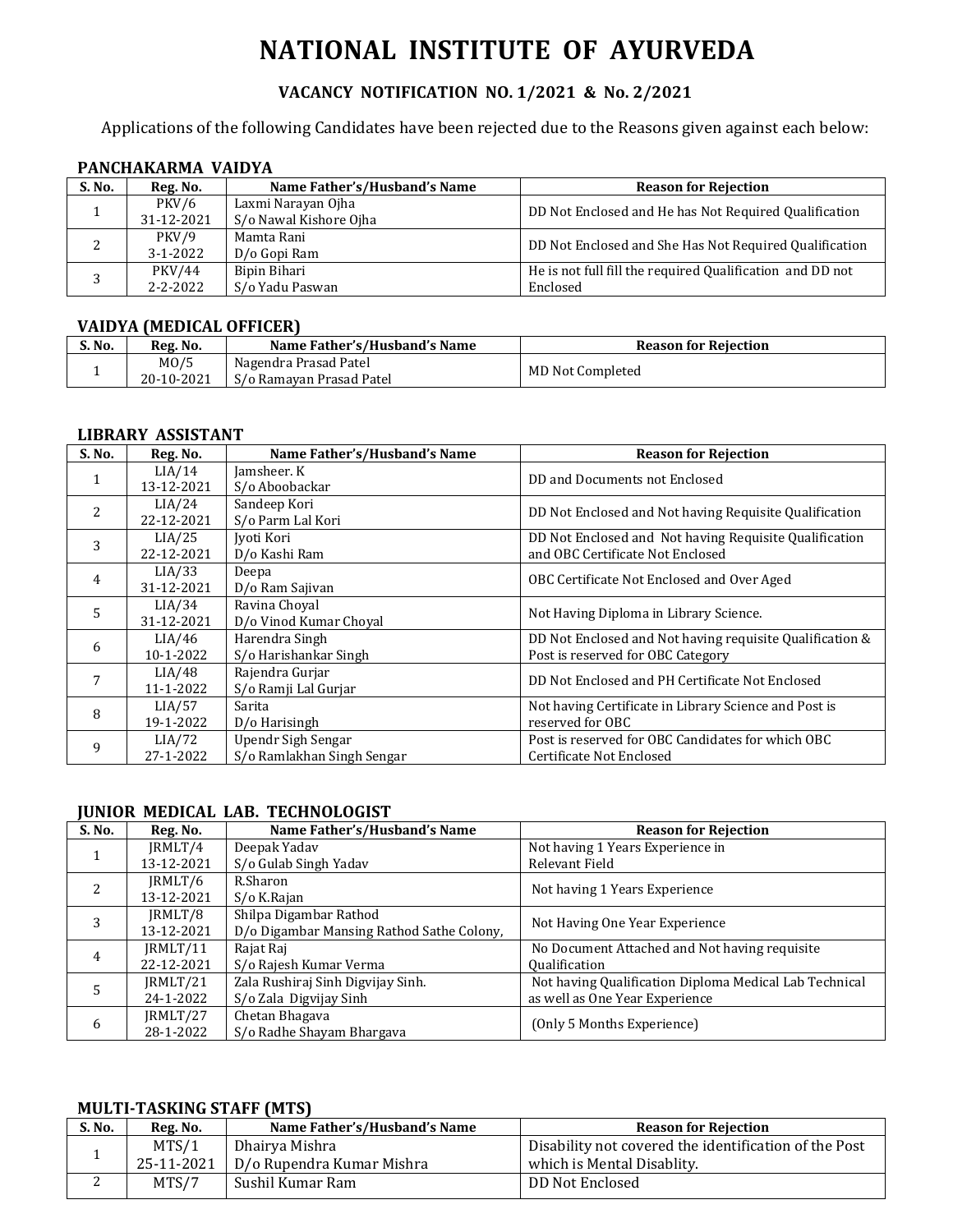|    | 1-12-2021             | S/o Shobh Nath Ram                     | And Over Aged                                      |
|----|-----------------------|----------------------------------------|----------------------------------------------------|
| 3  | MTS/12<br>2-12-2021   | Divya . L.                             | DD Not Eligible                                    |
|    | MTS/13                | $D/O$ Joy. G.<br><b>Tushar Shrimal</b> | Applied against PH Category but not covered the PH |
| 4  | 3-12-2021             | S/o Vinod Kumar Shrimal                | Category for which the Post is reserved            |
|    | MTS/21                | Sanjay Kumar                           | DD Not Enclosed and Over Aged                      |
| 5  | 3-12-2021             | S/o Gharu Ram                          |                                                    |
|    | MTS/23                | Poonam Panwar                          |                                                    |
| 6  | 6-12-2021             | D/o Sunder Singh Panwar                | Over Aged above 11 Months                          |
|    | MTS/31                | Muhammed Shahul. P.A.                  |                                                    |
| 7  | 6-12-2021             | S/o Abdul Khader                       | <b>DD Not Enclosed</b>                             |
|    | MTS/46                | Deepak                                 | <b>DD Not Enclosed</b>                             |
| 8  | 6-12-2021             | S/o Prem Raj                           |                                                    |
| 9  | MTS/51                | Jitendra Kumar Meena                   | DD Not Enclosed and Over Aged                      |
|    | 7-12-2021             | S/o Hanuman Sahay Meena                |                                                    |
| 10 | MTS/52                | Lala Ram Meena                         | DD Not Enclosed and Over Aged                      |
|    | 7-12-2021             | S/o Hanuman Sahay Meena                |                                                    |
| 11 | MTS/53                | Poonam Meena                           | Over Aged above 5 Months                           |
|    | 7-12-2021             | S/o Ram Swaroop Meena                  |                                                    |
| 12 | MTS/64                | Madan Lal                              | <b>DD Not Enclosed</b>                             |
|    | 8-12-2021             | S/o Purkha Ram                         |                                                    |
| 13 | MTS/67                | Deeler Singh                           | Qualification Document Not Enclosed                |
|    | 8-12-2021             | S/o Randheer Singh<br>Vishesh Sharma   |                                                    |
| 14 | MTS/93<br>10-12-2021  | S/o Prakash Sharma                     | Less Fees Deposited                                |
|    | MTS/99                | Divya Prajapati                        |                                                    |
| 15 | 10-12-2021            | D/o Dwarika Prasad Prajapati           | Less Fees Deposited                                |
|    | MTS/120               | Anupam Sarkar                          |                                                    |
| 16 | 13-12-2021            | S/o Tara Pada Sarkar                   | Over Aged above 3 Months                           |
|    | MTS/132               | Mankit                                 |                                                    |
| 17 | 13-12-2021            | S/o Ramphal                            | Less Fees Deposited                                |
|    | MTS/163               | Aparna . K                             |                                                    |
| 18 | 15-12-2021            | D/o Anil Kumar                         | <b>DD Not Enclosed</b>                             |
|    | MTS/191               | Chhoti Lal Meena                       |                                                    |
| 19 | 17-12-2021            | S/o Gopal Lal Meena                    | PH Certificate Not Enclosed and No Fee Deposited   |
| 20 | MTS/192               | Kuldeep Sen                            | <b>DD Not Enclosed</b>                             |
|    | 17-12-2021            | S/o Ashok Kumar Sen                    |                                                    |
| 21 | MTS/210               | Shree Om                               | Over Aged above 2 Y 8 M                            |
|    | 20-12-2021            | S/o Rohitash Sharma                    |                                                    |
| 22 | MTS/223               | Anup Singh                             | <b>DD Not Enclosed</b>                             |
|    | 20-12-2021            | S/o Krishan Singh                      |                                                    |
| 23 | MTS/227               | Sanjeet                                | DD Not Enclosed                                    |
|    | 20-12-2021            | S/o Ramniwas                           |                                                    |
| 24 | MTS/230               | Neeraj Kumar                           | DD Not Enclosed                                    |
|    | 20-12-2021            | S/o Parshram Singh                     |                                                    |
| 25 | MTS/235               | Arun Kumar                             | DD Not Enclosed                                    |
|    | 20-12-2021            | S/o Sudeshwar Pandi                    |                                                    |
| 26 | MTS/238<br>20-12-2021 | L. Gobi Nath<br>S/o L. Sumathi         | DD and Documents Not Enclosed                      |
|    | MTS/246               | Sushil Sahu                            |                                                    |
| 27 | 21-12-2021            | S/o Om Prakash Sahu                    | DD Not Enclosed                                    |
|    | MTS/252               | <b>Bhag Singh</b>                      | Document not Enclosed and Application Form not     |
| 28 | 21-12-2021            | S/o Bhadiya Singh                      | Signed                                             |
|    | MTS/274               | Sachin Tomar                           |                                                    |
| 29 | 22-12-2021            | S/o Ramesh Chandra                     | DD Not Enclosed                                    |
|    | MTS/275               | Aatmaram Verma                         |                                                    |
| 30 | 22-12-2021            | S/o Moti Singh                         | PH Certificate Not Enclosed                        |
|    | MTS/277               | Sushma Lakra                           |                                                    |
| 31 | 22-12-2021            | D/o Hobertus Lakra                     | DD & Documents Not Enclosed                        |
|    | MTS/278               | <b>Zevier Tete</b>                     |                                                    |
| 32 | 22-12-2021            | S/o Anhres Tete                        | DD & Documents Not Enclosed                        |
| 33 | MTS/294               | Govind Patidar                         | DD Not Enclosed                                    |
|    |                       |                                        |                                                    |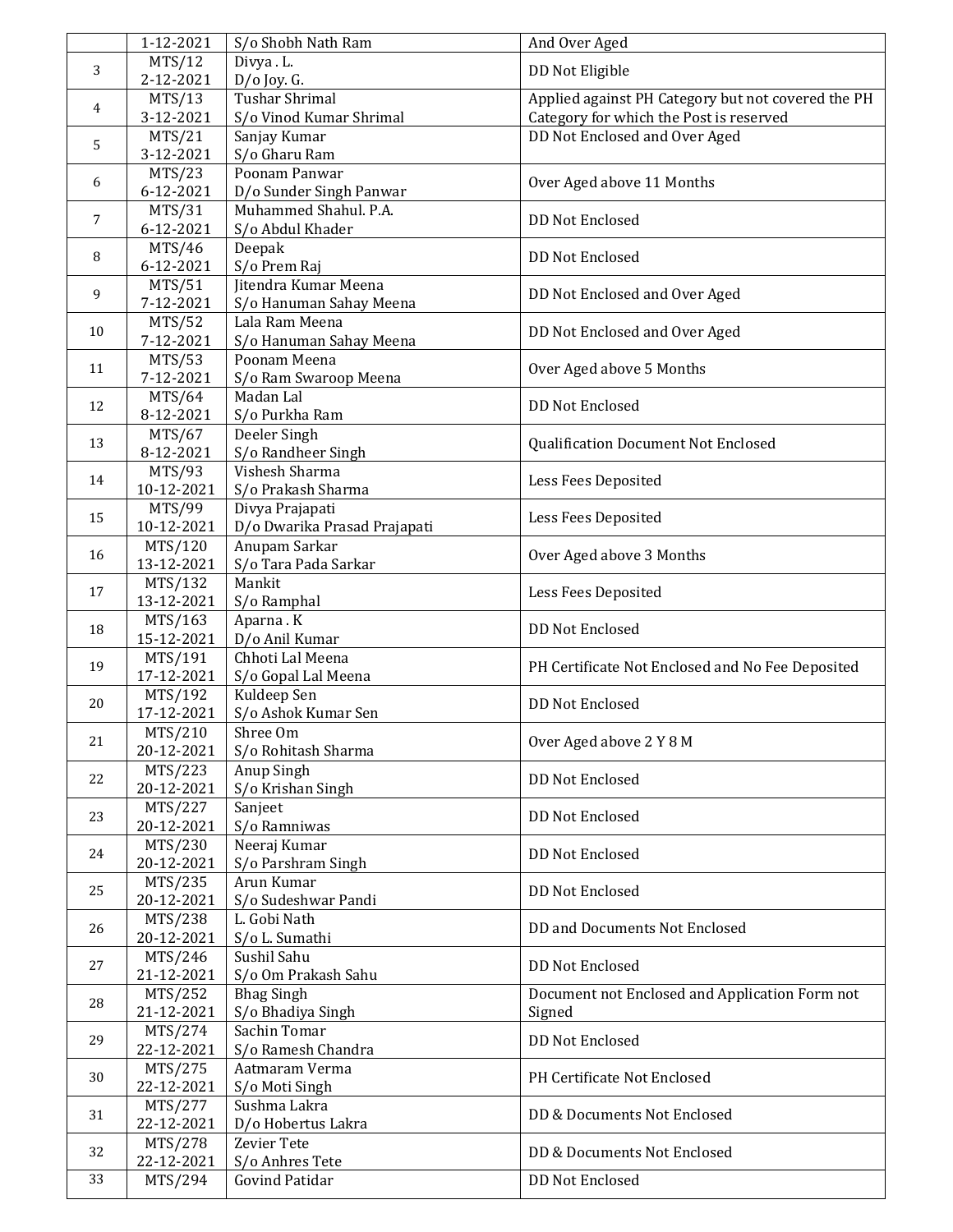|    | 23-12-2021 | S/o Kuriya Patidar       |                                                  |
|----|------------|--------------------------|--------------------------------------------------|
| 34 | MTS/312    | <b>Bharti Soni</b>       | DD and OBC Certificate Not Enclosed              |
|    | 24-12-2021 | D/o Rohit Verma          |                                                  |
| 35 | MTS/313    | Piyush Mittal            |                                                  |
|    | 24-12-2021 | S/o Manoj Mittal         | Over Aged about 4 Days                           |
|    | MTS/321    | Deepak Kumar             |                                                  |
| 36 | 27-12-2021 | S/o Vedpal               | Proof of Ex Service Men Not Enclosed             |
|    |            |                          | No Supporting Documents and DD Not Enclosed and  |
| 37 | MTS/323    | Muskan Verma             | <b>Under Aged about 7 Months</b>                 |
|    | 27-12-2021 | D/o Rajesh Kumar         |                                                  |
|    | MTS/324    | Ravindra                 |                                                  |
| 38 | 27-12-2021 | S/o Babu Lal             | <b>DD Not Enclosed</b>                           |
|    | MTS/327    | Kramveer                 |                                                  |
| 39 | 27-12-2021 | S/o Dharam Chand         | <b>DD Not Enclosed</b>                           |
|    |            | Ashok Kumar              |                                                  |
| 40 | MTS/332    |                          | DD Not Enclosed and PH Certificate Not Enclosed  |
|    | 27-12-2021 | S/o Jai Singh            |                                                  |
| 41 | MTS/363    | Pandiyarajan R           | Applied for Cook not for MTS & DD Not Enclosed   |
|    | 27-12-2021 | S/o S Rajendran          |                                                  |
| 42 | MTS/364    | Thirupathi Kumar P.      | Applied for Waiter not for MTS & DD Not Enclosed |
|    | 27-12-2021 | S/o Ponraj               |                                                  |
| 43 | MTS/367    | Deepak Kumar             | Over Aged above 25 Days                          |
|    | 28-12-2021 | S/o Muni Ram             |                                                  |
|    | MTS/377    | Mohamad Abuzer           |                                                  |
| 44 | 29-12-2021 | S/o Jamil Ahmed          | PH Certificate Not Enclosed                      |
|    | MTS/383    | <b>Gulab Singanwal</b>   | OBC Certificate Not Enclosed Over Aged about 1   |
| 45 | 29-12-2021 | S/o Kajod Mal Singanwal  | Month                                            |
|    | MTS/389    | Rajiv Kumar Sharma       |                                                  |
| 46 | 29-12-2021 | S/o Keshav Kumar Sharma  | PH Certificate Not Enclosed                      |
|    | MTS/401    | Neeraj Sain              |                                                  |
| 47 | 30-12-2021 | S/o Gajanand Sain        | <b>Under Aged</b>                                |
|    |            | Seema Choudhary          |                                                  |
| 48 | MTS/407    |                          | <b>DD Not Enclosed</b>                           |
|    | 31-12-2021 | D/o Mohan Lal Choudhary  |                                                  |
| 49 | MTS/408    | Anil                     | Less Fees Deposited                              |
|    | 31-12-2021 | S/o Mahavir              |                                                  |
| 50 | MTS/410    | <b>Vikas Choudhary</b>   | DD & OBC Certificate Not Enclosed                |
|    | 31-12-2021 | S/o Vinod Kumar Choyal   |                                                  |
| 51 | MTS/424    | Rohit                    | Less Fees Deposited                              |
|    | 31-12-2021 | S/o Shishram             |                                                  |
|    | MTS/440    | Soni                     |                                                  |
| 52 | 3-1-2022   | Pale Ram                 | <b>DD Not Enclosed</b>                           |
|    | MTS/442    | Manju Meena              | DD Not Enclosed and Over Aged above 2 Years and  |
| 53 | 3-1-2022   | S/o Laxmi Narayan Meena  | 2 Months                                         |
|    | MTS/443    | Sunita Rawat             |                                                  |
| 54 | 3-1-2022   | S/o Bhim Singh           | DD Not Enclosed only Photo Copy Enclosed         |
|    | MTS/444    | Himanshu Kumar           |                                                  |
| 55 | 3-1-2022   | S/o Umesh Kumar          | Less Fees Deposited                              |
|    |            |                          |                                                  |
| 56 | MTS/445    | Kavita Meena             | DD Not Enclosed and Over Aged above 1 Year       |
|    | 3-1-2022   | D/o Phool Chand Meena    |                                                  |
| 57 | MTS/481    | Monu                     | <b>DD Not Enclosed</b>                           |
|    | 4-1-2022   | S/o Rajender             |                                                  |
| 58 | MTS/493    | Ravi Kumar Tatawat       | DD Not Enclosed and Over Aged above 3 Years and  |
|    | 6-12022    | S/o Sitaram Bairwa       | 6 Months                                         |
|    | MTS/514    | Renu Jhajhria            |                                                  |
| 59 | 7-1-2022   | S/o Phool Chand Jhajhria | Over Aged about 11 Days                          |
|    |            |                          |                                                  |

| 60 | MTS/545   | Lokesh               | PH Certificate Not Enclosed. Kind of Disability also |  |
|----|-----------|----------------------|------------------------------------------------------|--|
|    | 10-1-2022 | S/o Satbir           | not Indicated                                        |  |
| 61 | MTS/547   | Muskan               |                                                      |  |
|    | 10-1-2022 | S/o Suraibhan        | DD Not Enclosed                                      |  |
| 62 | MTS/556   | Moti Lal Meena       |                                                      |  |
|    | 10-1-2022 | S/o Bhajan Lal Meena | Over Aged about 8 Days                               |  |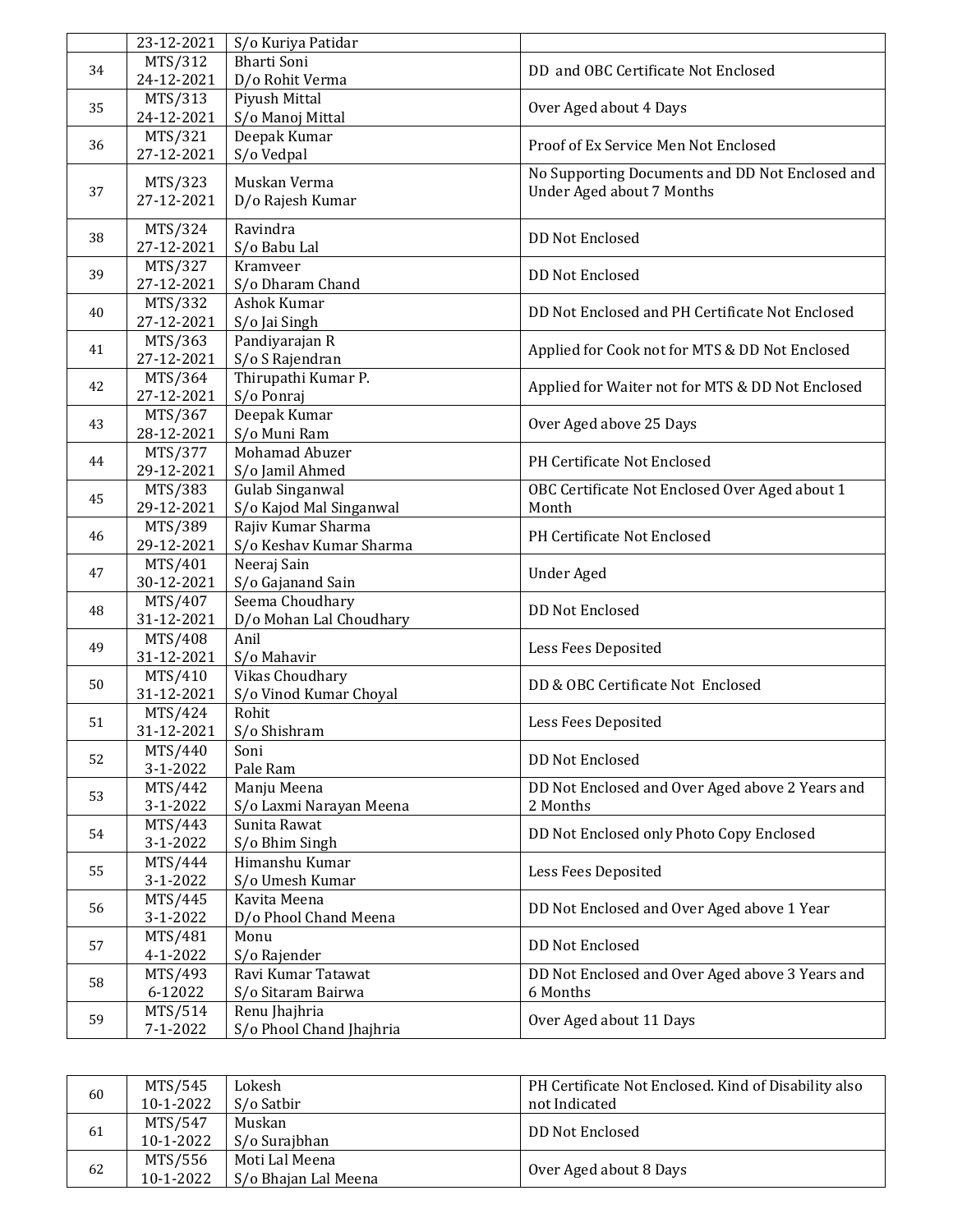| 63 | MTS/558<br>10-1-2022 | Ashok<br>S/o Pitam Singh          | DD Not Enclosed and SC Certificate Not Enclosed                                                                                                           |
|----|----------------------|-----------------------------------|-----------------------------------------------------------------------------------------------------------------------------------------------------------|
|    | MTS/576              | Om Prakash                        | OBC Certificate Not Enclosed and Over Aged about 1                                                                                                        |
| 64 | 11-1-2022            | S/o Gangadhar                     | Year                                                                                                                                                      |
|    | MTS/578              | Rajendra Gurjar                   |                                                                                                                                                           |
| 65 | 11-1-2022            | S/o Ramji Lal Gurjar              | <b>DD Not Enclosed</b>                                                                                                                                    |
|    | MTS/589              | Vishakha Chaurasia                |                                                                                                                                                           |
| 66 | 12-1-2022            | D/o Pradeep Chaurasia             | <b>DD Not Enclosed</b>                                                                                                                                    |
|    | MTS/593              | Faizan Khan                       |                                                                                                                                                           |
| 67 | 12-1-2022            | S/o Amir Khan                     | <b>DD Not Enclosed</b>                                                                                                                                    |
|    | MTS/594              | Ritu Kumari                       |                                                                                                                                                           |
| 68 | 12-1-2022            | D/o Satydev Yadav                 | Requisite Fee not Deposited                                                                                                                               |
| 69 | MTS/646<br>17-1-2022 | Anil Kumar<br>S/o Dharampal Singh | No Documents pertaining to Ex Serviceman<br>Enclosed & as per details given in experience<br>Column he is still working in Army and No NOC is<br>attached |
| 70 | MTS/651<br>17-1-2022 | Sagar Rathi<br>S/o Ranbir Singh   | DD Not Enclosed                                                                                                                                           |
|    | MTS/655              | Saurabh                           |                                                                                                                                                           |
| 71 | 17-1-2022            | S/o Kartar Singh                  | <b>DD Not Enclosed</b>                                                                                                                                    |
|    | MTS/658              | Jyoti                             |                                                                                                                                                           |
| 72 | 17-1-2022            | D/o Satender Parasd               | DD Not Eligible                                                                                                                                           |
|    | MTS/670              | Manisha Meena                     | DD Not Enclosed and Application Form is also                                                                                                              |
| 73 | 18-1-2022            | D/o Bharat Lal Meena              | Incomplete.                                                                                                                                               |
|    | MTS/672              | Ankush Verma                      |                                                                                                                                                           |
| 74 | 18-1-2022            | S/o Yaadram Verma                 | <b>DD Not Enclosed</b>                                                                                                                                    |
|    | MTS/677              | Monisha MR                        |                                                                                                                                                           |
| 75 | 18-1-2022            | D/o sujith . J                    | <b>DD Not Enclosed</b>                                                                                                                                    |
|    | MTS/681              | Meenu AR                          |                                                                                                                                                           |
| 76 | 18-1-2022            | D/o Reghuthaman R.                | <b>DD Not Enclosed</b>                                                                                                                                    |
|    | MTS/684              | Mohammad Ajij                     |                                                                                                                                                           |
| 77 | 18-1-2022            | S/o Mohammad Rafi                 | <b>DD Not Enclosed</b>                                                                                                                                    |
|    | MTS/722              | Awadhesh Kumar Singh              | <b>DD Not Enclosed</b>                                                                                                                                    |
| 78 | 19-1-2022            | S/o Kamlesh Kuamr                 | And Over Aged about 7 Months                                                                                                                              |
|    | MTS/736              | Deepak Raj Prajapati              | PH Mental Illness Certificate in prescribed form Not                                                                                                      |
| 79 | 20-1-2022            | S/o Rajendra Kumar                | Enclosed                                                                                                                                                  |
|    | MTS/754              | Krishan Kumar Meena               |                                                                                                                                                           |
| 80 |                      |                                   | Over Aged about 2 Years and 15 Days                                                                                                                       |
|    | 21-1-2022            | S/o Kalu Ram Meena                |                                                                                                                                                           |
| 81 | MTS/757              | Kanishk Bhardwaj                  | Over Aged about 9 Months                                                                                                                                  |
|    | 21-1-2022            | S/o Ashwani Kumar Sharma          |                                                                                                                                                           |
| 82 | MTS/758              | Hanuman Sahay Meena               | Over Aged about 3 Years and 3 Months                                                                                                                      |
|    | 21-1-2022            | S/o Hari Narayan Meena            |                                                                                                                                                           |
| 83 | MTS/824              | Pawan Kumar                       | Over Aged about 1 Year and 8 Months                                                                                                                       |
|    | 24-1-2022            | S/o Mahender Singh                |                                                                                                                                                           |
| 84 | MTS/837              | Mool Chand Verma                  | Over Aged about 1 Year                                                                                                                                    |
|    | 24-1-2022            | S/o Chhitar Mal Verma             |                                                                                                                                                           |
| 85 | MTS/848              | Shivam Kumar                      | <b>DD Not Enclosed</b>                                                                                                                                    |
|    | 24-1-2022            | S/o Subhas Chandra                |                                                                                                                                                           |
| 86 | MTS/868              | Anil Kumar Sahu                   | DD Not Enclosed                                                                                                                                           |
|    | 24-1-2022            | S/o Rajmani Sahu                  |                                                                                                                                                           |
| 87 | MTS/870              | Rohit                             | DD Not Enclosed                                                                                                                                           |
|    | 24-1-2022            | S/o Karan Singh                   |                                                                                                                                                           |
| 88 | MTS/899              | Harshit                           | Application Form and DD Not Enclosed                                                                                                                      |
|    | 27-1-2022            | S/o Jagdish                       |                                                                                                                                                           |
|    | MTS/901              | Sugriv Nikoniya                   | Discharge Certificate Neither not indicated any                                                                                                           |
| 89 | 27-1-2022            | S/o Harkesh                       | Proof of Service Enclosed                                                                                                                                 |
|    | MTS/904              | Dinesh                            |                                                                                                                                                           |
| 90 | 27-1-2022            | S/o Mangaram                      | Supporting Document and Less Fees Deposited                                                                                                               |
|    | MTS/926              | Ashraf Khan                       |                                                                                                                                                           |
| 91 | 28-1-2022            | S/o Akbar Khan                    | Over Aged about 3 Years                                                                                                                                   |
|    | MTS/936              | Ankesh Kumar Meena                |                                                                                                                                                           |
| 92 | 28-1-2022            | S/o Suresh Chand Meena            | Under Aged 17 Years and 10 Months                                                                                                                         |
|    |                      |                                   |                                                                                                                                                           |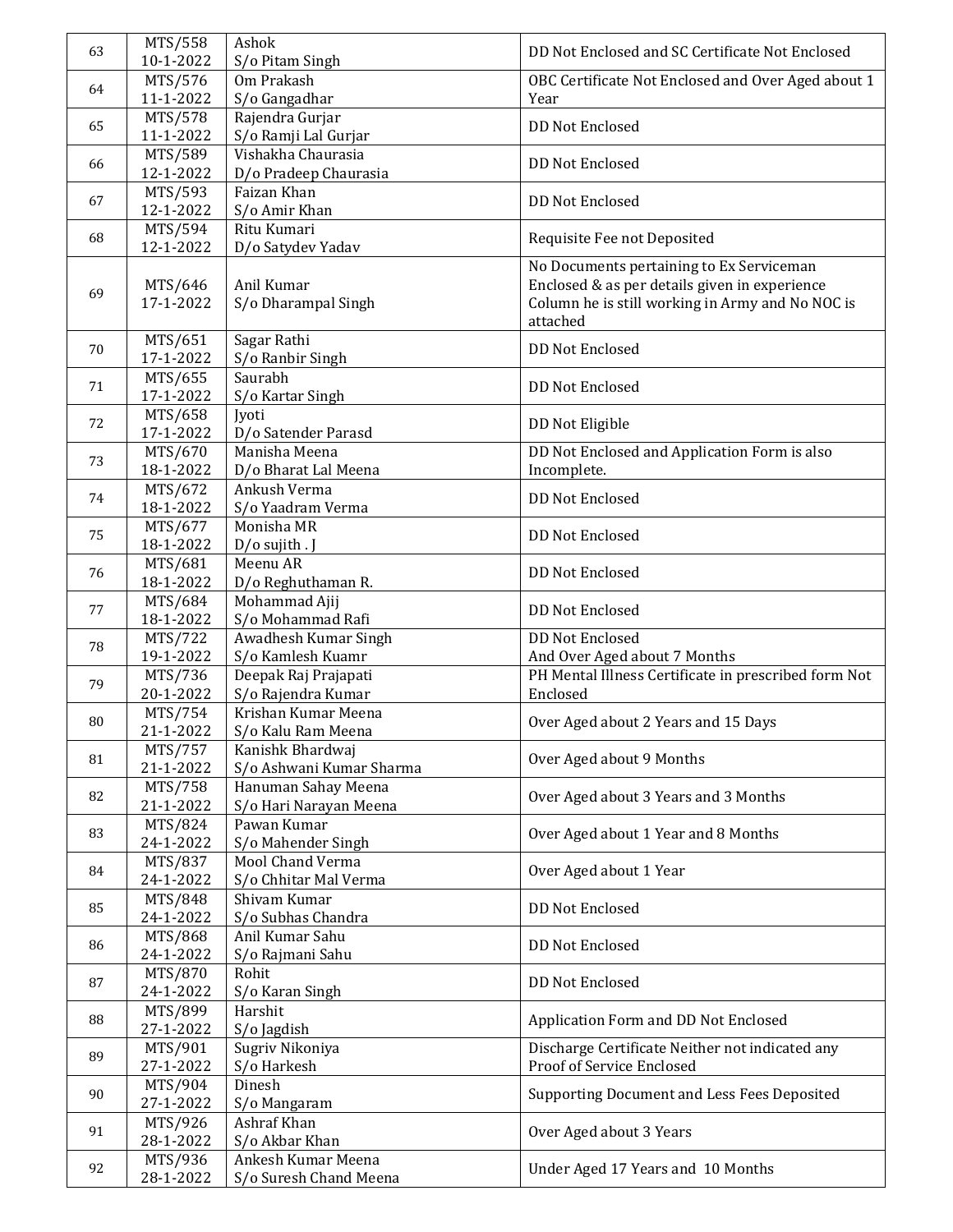| 93  | MTS/938<br>28-1-2022  | Priyavrat Meena<br>S/o Gajraj Meena             | Date of Birth Certificate Not Enclosed                   |
|-----|-----------------------|-------------------------------------------------|----------------------------------------------------------|
| 94  | MTS/953<br>28-1-2022  | Bhoj Mayur Sunil<br>S/o Bhoj Sunil Eknath       | <b>DD Not Enclosed</b>                                   |
| 95  | MTS/955<br>28-1-2022  | Patil Jeevan Vikas<br>S/o Patil Vikas Natha     | DD Not Enclosed                                          |
| 96  | MTS/1014<br>31-1-2022 | Kajal Kashyap<br>D/o Prakash Kashyap            | Requisite fee not Deposited                              |
| 97  | MTS/1020<br>31-1-2022 | Shishant Singh<br>S/o Ganga Singh               | Requisite fee not deposited                              |
| 98  | MTS/1021<br>31-1-2022 | Vikram Kushwah<br>S/o Jagdish Kushwah           | Requisite fee not deposited                              |
| 99  | MTS/1053<br>1-2-2022  | Ram Mohan<br>S/o Ramesh Chander                 | <b>DD Not Enclosed</b>                                   |
| 100 | MTS/1054<br>1-2-2022  | <b>Bhambal Ram Meena</b><br>S/o Batti Lal Meena | Over aged about 2 Years 10 Months and DD Not<br>Enclosed |
| 101 | MTS/1057<br>1-2-2022  | Deepak<br>S/o Jai Bhagwan                       | DD Not Enclosed                                          |

## **LOWER DIVISION CLERK (LDC)**

| S. No.         | Reg. No.   | Name Father's/Husband's Name | <b>Reason for Rejection</b>                    |
|----------------|------------|------------------------------|------------------------------------------------|
|                | LDC/18     | Jaydeep                      |                                                |
| $\mathbf{1}$   | 8-12-2021  | S/o Vinod Kumar              | DD and Documant not Enclosed                   |
|                | LDC/35     | Ankit Kumar Sharma           | <b>DD Not Enclosed</b>                         |
| 2              | 13-12-2021 | S/o Nand Kumar Sharma        |                                                |
| 3              | LDC/36     | Kausal Jaimani               | <b>DD Not Enclosed</b>                         |
|                | 13-12-2021 | S/o Nand Kumar Jaimani       |                                                |
| $\overline{4}$ | LDC/37     | Vibhanshu Singh Gaur         | Photo Copy of DD. Original DD Not Enclosed     |
|                | 13-12-2021 | S/o Jethu Singh Gaur         |                                                |
| 5              | LDC/44     | Anuj Sharma                  | <b>DD Not Enclosed</b>                         |
|                | 14-12-2021 | S/o Ghanshyam Sharma         |                                                |
| 6              | LDC/49     | Archana Meena                | <b>DD Not Enclosed</b>                         |
|                | 16-12-2021 | D/o Pooran Lal Meena         |                                                |
| 7              | LDC/67     | Devendra Kumar               | <b>DD Not Enclosed</b>                         |
|                | 20-12-2021 | S/o Rambabu                  |                                                |
| 8              | LDC/73     | Manoj Kumar                  | <b>DD Not Enclosed</b>                         |
|                | 20-12-2021 | S/o Rajendra Singh           |                                                |
| 9              | LDC/74     | Pushpendra                   | <b>DD Not Enclosed</b>                         |
|                | 20-12-2021 | S/o Hukum Singh              |                                                |
| 10             | LDC/75     | Mayank Chhangani             | Over Aged above 8 Months                       |
|                | 20-12-2021 | S/o Budhi Prakash Chhangani  |                                                |
| 11             | LDC/78     | Anup Singh                   | <b>DD Not Enclosed</b>                         |
|                | 21-12-2021 | S/o Krishan Singh            |                                                |
| 12             | LDC/79     | Sanjeet                      | <b>DD Not Enclosed</b>                         |
|                | 21-12-2021 | S/o Ramniwash                |                                                |
| 13             | LDC/86     | K. Parasaran                 | <b>DD Not Enclosed</b>                         |
|                | 23-12-2021 | S/o K. Krishanan             |                                                |
| 14             | LDC/88     | Pushpendra Kumar             | DD Not Enclosed and EWS Certificate is 2019-20 |
|                | 24-12-2021 | S/o Buddha Ram               |                                                |
| 15             | LDC/93     | Abhishek Sharma              | Less Fees Deposited                            |
|                | 24-12-2021 | S/o Budhi Prakash Sharma     |                                                |
| 16             | LDC/110    | Ankit Kumar                  | <b>DD Not Enclosed</b>                         |
|                | 27-12-2021 | S/o Sumer Singh              |                                                |
| 17             | LDC/111    | Puja Kumawat                 | <b>DD Not Enclosed</b>                         |
|                | 27-12-2021 | D/o Gajanand Kumawat         |                                                |
| 18             | LDC/119    | Rakesh Sharma                | Over Aged above 3 Months                       |
|                | 29-12-2021 | S/o Mahesh Sharma            |                                                |
| 19             | LDC/124    | Aman Khan                    | <b>DD Not Enclosed</b>                         |
|                | 30-12-2021 | S/o Aziz Khan                |                                                |
|                | LDC/126    | Pradeep Jangid               | DD Not Enclosed                                |
| 20             | 31-12-2021 | S/o Rakesh Jangid            |                                                |